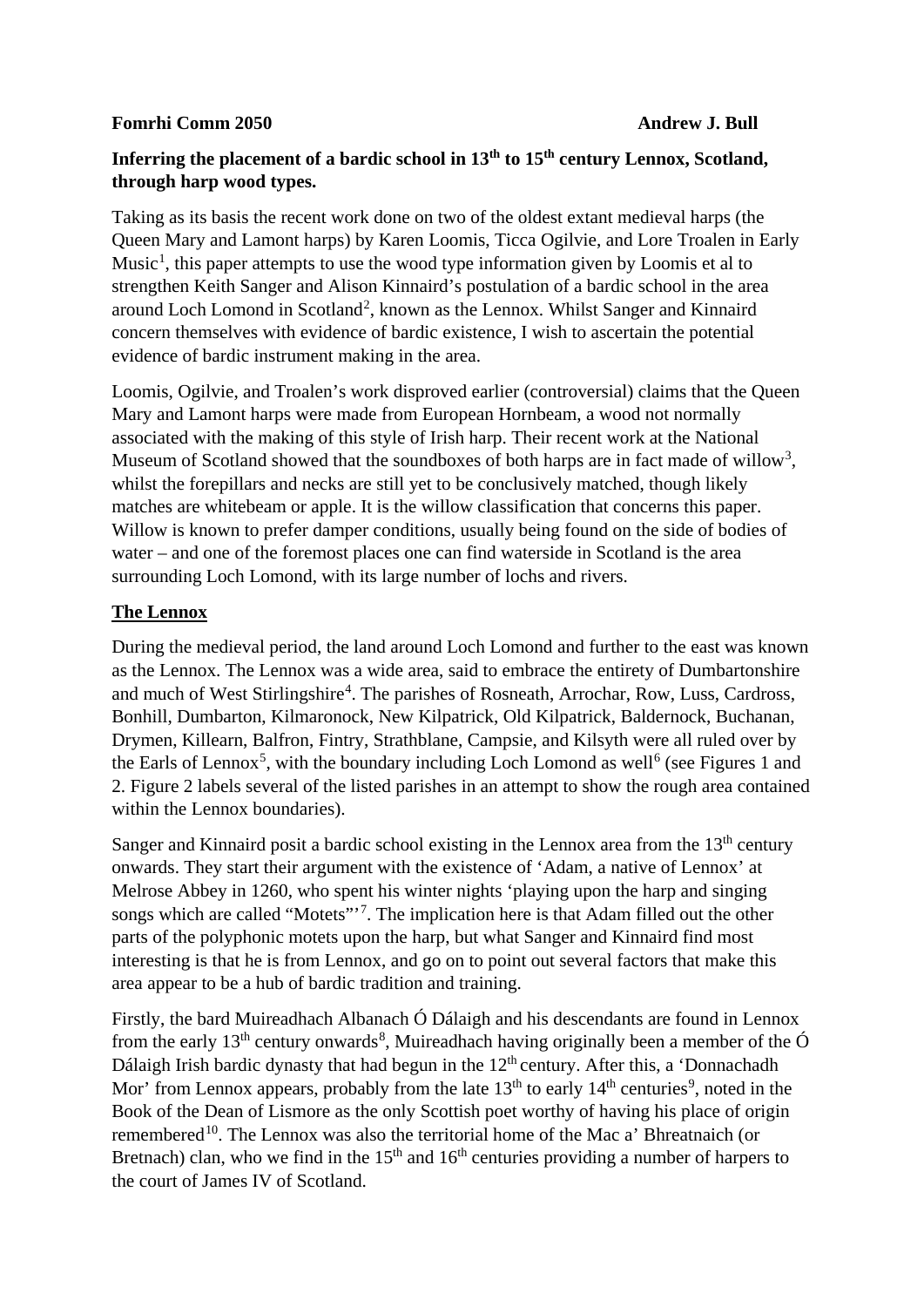There is written evidence, then, of a tradition in Lennox of bardic training. Whilst training appears to be mainly passed on through families, its location as a meeting point and cultural 'hotspot' between Scots, Picts and Bretons suggests the potential of more than just familial passing-on of knowledge. What we have lacked, however, is any physical evidence to tie these people to this place – until now. The conclusion by Loomis et al that the  $15<sup>th</sup>$  century Queen Mary and Lamont harps have soundboxes of willow gives us another method of reinforcing Sanger and Kinnaird's theory. If there was bardic schooling happening in the area, then those being trained would need instruments, and it would be far easier for instruments to be made nearby. I posit that the Lennox was not only a centre of bardic schooling, but also a hub for the creation of instruments necessary for the bardic arts – harps.



Figure 1: The Lennox area in relation to Scotland.<sup>[11](#page-3-7)</sup>



Figure 2: Rough outline of the area encompassed by the Lennox, courtesy of Google Maps.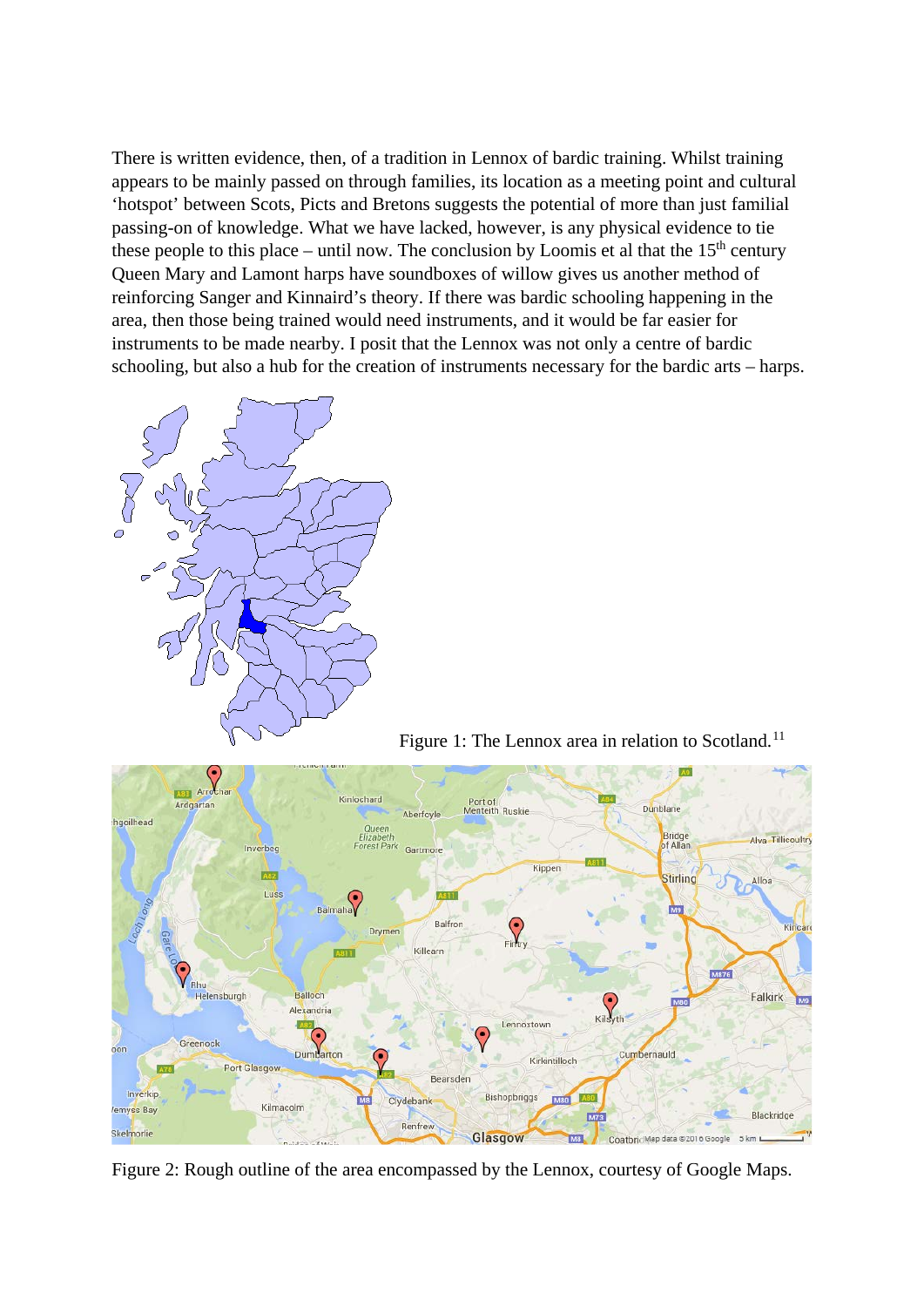# **Willow in the Lennox**

A look at the flora of the Lennox area, paying particular interest to instances of willow, strengthens this claim. Unfortunately, no one was writing down detailed forestry information during the medieval ages – or if they were, it is stored in manuscripts unknown to this author. However, there is information of logging at this time. It is only in the  $12<sup>th</sup>$  and  $13<sup>th</sup>$  centuries that the primeval forests dating from at least  $3500$  B.C. were truly exploited<sup>[12](#page-3-8)</sup>. Before this time, willow appears to have been quite common throughout the forests of Scotland<sup>13</sup>. After this period, the next local reference to willow that I have been able to source comes from the diary of the naturalist James Robertson, in  $1771<sup>14</sup>$ . This willow is spotted along the banks of the River Lyon, in between Meggernie and Cashlie, an area north of the Trossachs and Loch Lomond. Whilst there is an admittedly large date gap here, the willow has clearly survived in this area, and was most likely flourishing in the well-suited environment.

After this, one is reliant upon modern information, which at least provides us with more evidence of the Lennox being good for willow growth. A recent survey of the area mentions the River Leven, upstream of Dumbarton, as having crack willow<sup>[15](#page-3-11)</sup>; the Campsie and Fintry hills as having dark-leaved willow<sup>[16](#page-3-12)</sup> and notes the general existence of grey willow within the Loch Lomondside woodlands<sup>[17](#page-3-13)</sup>. This appearance within forests will have been shaped by the willow's preference for damper conditions<sup>[18](#page-3-14)</sup>, i.e. lochside and riverside regions, but this hardly limits the potential for willow growth. The Loch Lomond and Trossachs National Park contains 22 lochs and approximately 50 rivers and burns<sup>19</sup>, whilst the more easterly side of the Lennox area has several large rivers along with a large number of tributaries and burns.

There is also evidence of willow plantations around the Endrick Water<sup>[20](#page-3-16)</sup> – though cultivated for far more recent basketwork, the receptiveness of the Lennox area to create such a plantation cannot be ignored. The inflowing river mouths around Loch Lomond itself are also found to be good willow-growing areas<sup>[21](#page-3-17)</sup>, as are the banks of the River Teith<sup>22</sup>, though this is past the likely northern limit of the Lennox.

Clearly, the willow's preference for damp conditions to grow in seems a perfect fit for the Lennox area. The usage of willow in  $15<sup>th</sup>$  century harps, coupled with the existence of a number of bardic families in Lennox (and the potential of larger bardic schools occurring at such a cultural meeting point), points a high likelihood that harps were being created in the Lennox area, as it had both the physical resources and the knowledge from the bards. Within the  $13<sup>th</sup>$  to  $15<sup>th</sup>$  centuries then, one can propose that not only was the Lennox area a likely site of bardic training, but also of instrument creation.

This article is very much a work-in-progress project, so any queries, comments, or sources of information would be gratefully received, and can be sent to: a.bull.2@research.gla.ac.uk

# Endnotes

 $\overline{a}$ 

<span id="page-2-0"></span> $1$  Loomis, Karen; Ogilvie, Ticca; and Troalen, Lore. (2015) 'Reidentifying the wood of the Queen Mary and Lamont harps'. *Early Music.* XLIII, No. 4 (2015), pp. 623-634.

<span id="page-2-1"></span><sup>2</sup> Sanger, Keith & Kinnaird, Alison. (1992) *Tree of Strings / Crann nan teud: A History of the Harp in Scotland.* Midlothian: Kinmor Music, pp. 43-44.

<span id="page-2-2"></span> $3$  Loomis et al, p. 629.